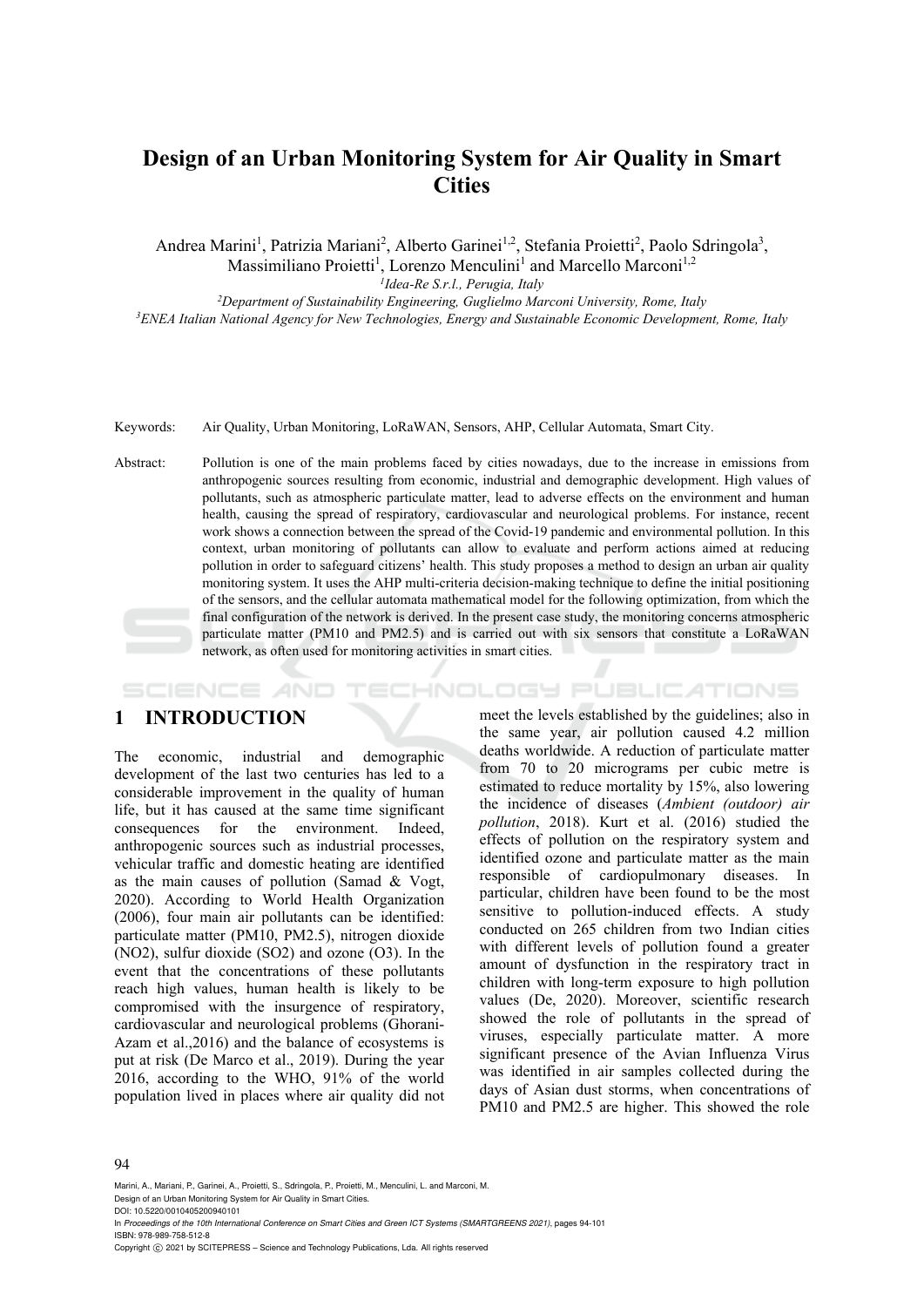of dust storms in the long-range transport of virus (Chen et al., 2010). Then, following the spread of the SARS-CoV-2 virus (known as Covid-19 pandemic), numerous studies were carried out to evaluate the role of pollution in the spread of the disease and its consequences on the severity of the effects caused and on mortality rates. This disease, similar to the severe acute respiratory syndrome (SARS) that occurred in 2002, broke out in Wuhan (China) in December 2019 and then spread worldwide. In Italy, the first cases of infection were officially reported at the end of February 2020, particularly in the northern regions. In March, a relationship was hypothesized between air pollution and the spread of SARS-Cov-2 infections. A position paper (Setti, Passarini, De Gennaro, Di Gilio et al., 2020) on this topic was published by some experts of the Società Italiana Medicina Ambientale (SIMA) together with researchers from Italian universities. The authors analysed the daily concentration of PM10 and the number of infections by Covid-19, for each province. They found a relationship between the exceedances of PM10 limit values recorded in the period February 10<sup>th</sup> -February 29<sup>th</sup> 2020 and the number of COVID-19 cases updated to March 3rd, considering that the infection is diagnosed with a latency time of 14 days. One month after the publication of the position paper, SIMA claimed to have ascertained the presence of the new coronavirus in particulate matter from the extraction of SARS-Cov-2 RNA (Setti, Passarini, De Gennaro, Barbieri et al., 2020). The analysis was carried out on 34 samples of PM10 collected for three weeks (from February  $21<sup>th</sup>$  to March 13<sup>th</sup> 2020) in industrial sites located in the province of Bergamo. The results were confirmed on 12 samples for the three genes E, N, RdRP used as molecular markers. European Public Health Alliance (2020) stated that those who live in cities with high concentrations of pollutants are more exposed to the risks deriving from Covid-19. This hypothesis was made on the basis of statements made by the European Respiratory Society (ERS): people with chronic lung and heart diseases caused by long-term exposure to poor air quality are less able to fight lung infections and therefore also Covid-19. To confirm the hypothesis, results of a study conducted in 2003 on SARS (Cui et al., 2003) were also used. This study found that people living in regions with a moderate air pollution index present an 84% higher chance of death than inhabitants of regions with a low index. Research by Wu et al. (2020a, 2020b) showed that, in the long run, a difference of one microgram in the average of PM2.5 is sufficient to

increase the mortality rate of Covid-19 by 11%. The analysis compares the levels of particulate matter recorded in 3089 American counties with deaths for Covid-19 until June 18th 2020 and examines several variables: population size, hospital beds, weather, socioeconomic and behavioural conditions. A study on Italian territory (Fattorini & Regoli, 2020) focused on the role of chronic exposure to air pollutants. From the analysis of NO2, PM2.5 and PM10 values detected in Italy in the last 4 years, it was found that Northern Italy has been constantly exposed to high levels of atmospheric pollution and there is a correlation between these data and the Covid-19 cases for 71 provinces.

In order to assess the level of atmospheric pollution and take action to ensure good air quality, limiting the spread of Covid-19 and other diseases, we intend to define the design of an urban monitoring system for air quality in smart cities of a size similar to that of the case study. The method takes into account the main anthropogenic sources of air pollution and it is applied in the smart city on the basis of the specific urban characteristics of the place under study and with the involvement of citizen science, creating a participatory process.

## **2 LITERATURE REVIEW**

Collecting air quality data through monitoring networks allows to assess pollution levels and, where appropriate, suggests actions that are to be taken in order to avoid the adverse effects of pollution on the environment and human health (Kainuma et al., 1990). The chosen measurement points must ensure the best possible representativeness of the area's air quality and also take into account the location of point sources such as industrial sites (Kibble & Harrison, 2005). Hacıoğlu et al. (2020) pinpointed the locations of two air quality monitoring stations among potential urban and rural sites by using two techniques: Analytic Hierarchy Process (AHP) and Elimination Et Choix Traduisant la Realité III (ELECTRE III). This was done on the basis of seven criteria: pollution levels, security, availability of electricity, collaborations, staff support, easy access, distance. Both methods have identified the same positions, thus validating each other. Mofarrah et al. (2011) divided the study area into a grid where each square represented a possible position for the air quality monitoring network sensor. With the criteria of air quality, location sensitivity, cost, population sensitivity and population density, a fuzzy matrix of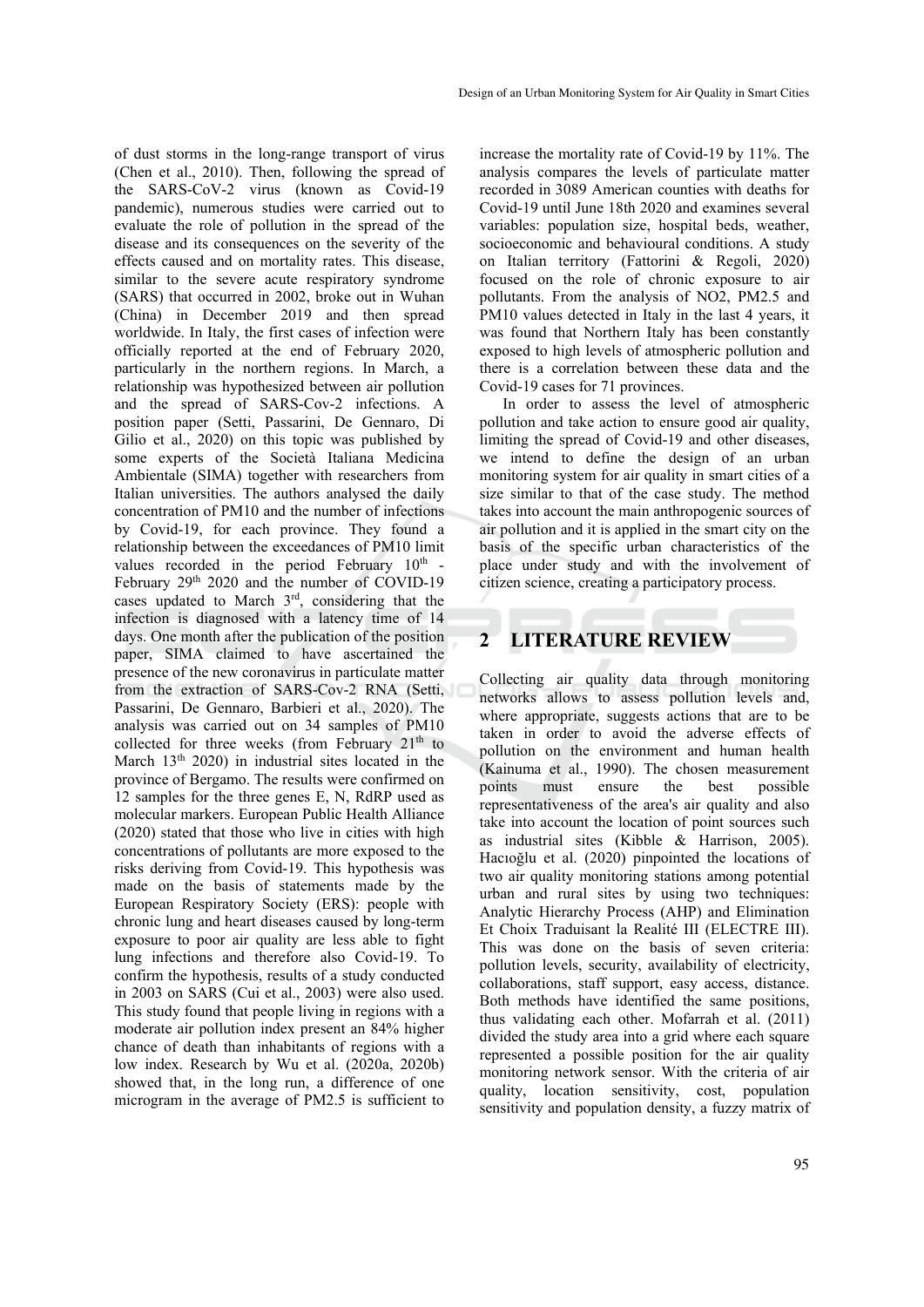pairwise comparisons was formed and a score was assigned to each potential position. The optimal positions for the sensors were identified through the values obtained from the Fuzzy Analytical Hierarchy Process (FAHP) plus the degree of representativeness of the area. FAHP method was also used to evaluate the atmospheric environmental quality in five cities in China (Lv & Ji, 2019), achieving better results with an index system than the standard air pollution index.

A mathematical model that can be used to describe and simulate environmental phenomena varying in time and space is the cellular automaton. Benjavanich et al. (2017) modelled and simulated the flow of pollution with cellular automaton in an area of 3x3 km. A variable number of sensors was considered, and each cell was provided with updated levels of pollution and wind action. Marín et al. (2020) used cellular automata to simulate the spread of air pollution considering gravity, diffusion and wind transport as calibration factors. Lauret et al. (2016) combined cellular automata with artificial neural networks to evaluate the atmospheric dispersion of methane in 2D. In particular, the neural networks were used for making predictions and cellular automata for space-time simulation.

## **3 CASE STUDY**

The case study of this research is the town of Santa Maria degli Angeli (43°03′32″N 12°34′41″E), a part of the Municipality of Assisi (Italy) with 8470 inhabitants. It is one of the main tourist destinations in the region, due to the presence of important religious sites. Over the years, the area has experienced an important urban development, becoming equipped with all the services necessary for residential settlement and, in addition, also with



Figure 1: View of study area.

industrial activities, favoured by the presence of the railway line and the proximity to the highway. These industrial activities are mainly concentrated in the south-west area, but there is also a foundry near the inhabited centre. Together with the road traffic, which concentrates on the three main axes of connection with important road arteries and with the nearby urban centers, these activities are the main sources of pollution for the town (Figure 1).

## **4 METHODOLOGY**

Based on the studies in the literature and the importance of air pollution assessment in order to safeguard the health of citizens, we want to propose a design method for a low-cost urban monitoring system of air quality that can be implemented in any small-to-medium-sized smart city. In particular, we propose to create a LoRaWAN network, with the location of the sensors determined through the application of the Analytic Hierarchy Process (AHP) multi-criteria decision-making technique between many potential positions and optimized through the application of the mathematical model of cellular automata in order to ensure the best overall coverage of the polluted area. For the case study, the configuration of the LoRaWAN network, which consist of six sensors, is initially established among twelve alternatives by use of the AHP method. These positions are corrected using cellular automata, assigning a transition probability determined by the level of pollution present in the neighbourhood of the sensor. The sensors will detect the amount of PM10 and PM2.5 which, as discussed in the introduction, have been showed to play a key role in the spread of viruses.

#### **4.1 Analytic Hierarchy Process**

Analytic Hierarchy Process (AHP) is a multi-criteria decision-making technique, developed by Thomas Lorie Saaty in the 1970s, which allows to assign priorities to a series of decision-making alternatives and define them on a single scale, relating parameters that are not directly comparable, such as qualitative and quantitative evaluations. The method is applied in three steps: definition of a hierarchy of the problem, comparison of judgments and calculation of the priority vector, hierarchical recomposition (*Analytic Hierarchy Process*, n.d.). As regards the hierarchy, the final objective is placed at the highest level, then come the various criteria that contribute to the objective and finally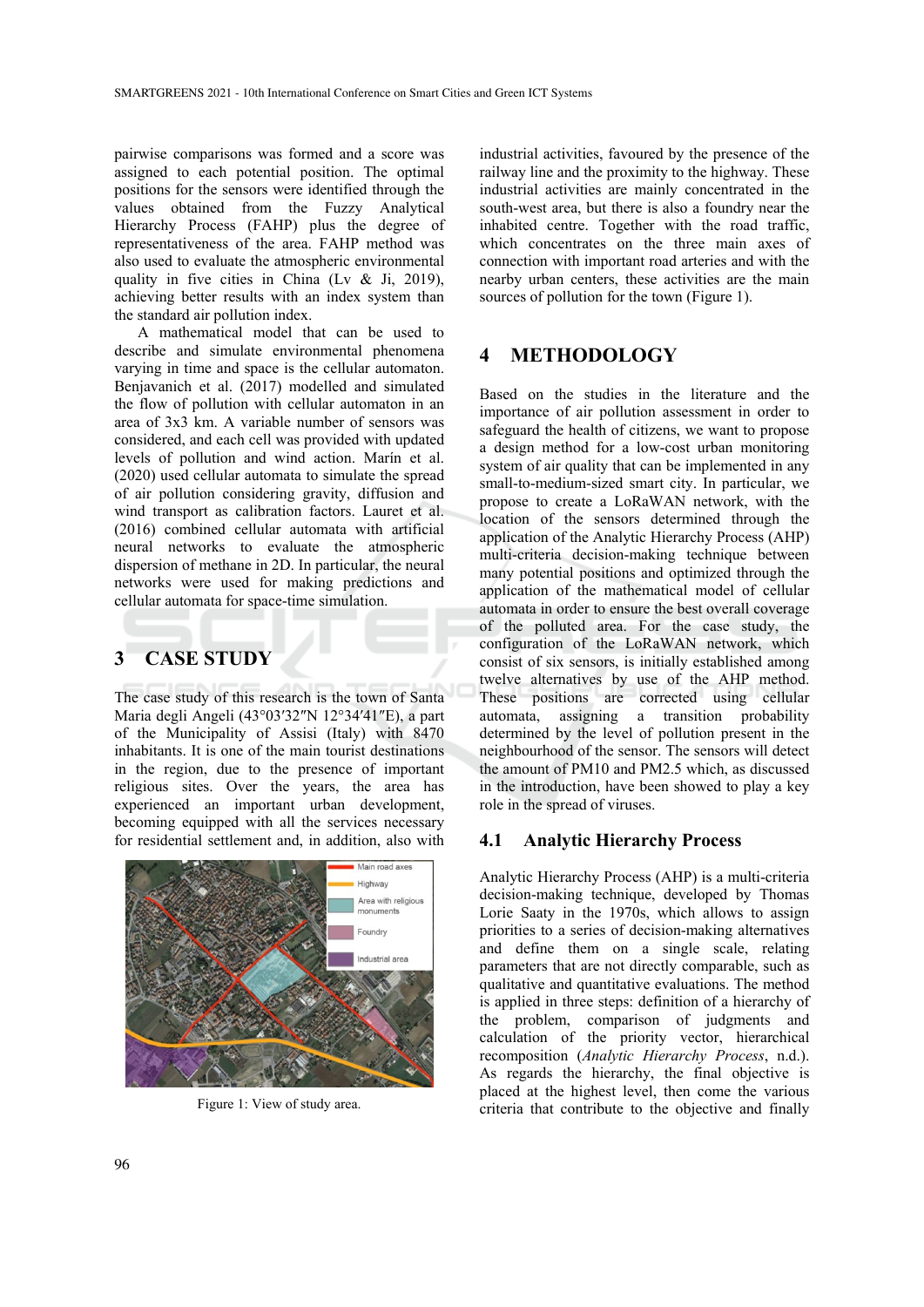the different alternatives to be evaluated. In the second phase, in order to evaluate how much each criterion affects the final decision, a pairwise comparison matrix is constructed by assigning the judgments according to the values of the fundamental scale (Table 1). The matrix is square and of size equal to the number of elements of the hierarchical level being considered. For *n* criteria, with  $i, j = 1, 2, \dots n$ , the matrix of pairwise comparisons is:

$$
A = \{a_{ij}\}\tag{1}
$$

where  $a_{ij}$  indicates how much the i-th criterion is more important than the j-th. If  $a_{ij} > 1$ , the element *i* is preferred to *j*; if  $a_{ij} < 1$ , the opposite is true. In order to make consistent judgments, it must be established that:

• 
$$
a_{ji} = 1/a_{ij}
$$
 for  $i, j = 1, 2, ... n$ .

• 
$$
a_{ik} = \sum_{j=1}^{n} a_{ij} \cdot a_{jk}
$$
 for all  $i, k = 1, 2, \ldots n$ .

The same type of pairwise comparison is carried out among the alternatives referred to each criteria.

For each matrix considered, the priority vector is obtained from the components of the main eigenvector  $w$  corresponding to the main eigenvalue  $\lambda_{max}$  of the matrix A:

$$
A \cdot w = \lambda_{max} \cdot w \tag{2}
$$

At this point, the consistency of the assessment is verified by calculating the Consistency Index  $(C.1)$ :

$$
C.I. = \frac{\lambda_{max} - n}{n - 1} \tag{3}
$$

if this is less than 10% of the Random Inconsistency  $(R. I.)$  value for the corresponding is

| Intensity of<br>importance | Definition                   |  |  |
|----------------------------|------------------------------|--|--|
|                            | Equal importance             |  |  |
|                            | Weak importance              |  |  |
|                            | Moderate importance          |  |  |
|                            | Moderate plus importance     |  |  |
|                            | Strong importance            |  |  |
|                            | Strong plus importance       |  |  |
|                            | Very strong importance       |  |  |
|                            | Very, very strong importance |  |  |
|                            | Extreme importance           |  |  |

Table 1: The fundamental scale for pairwise comparison.

Table 2: Values of Random Inconsistency  $(R. I.)$ .

| n | R.I. | n  | R.I. |
|---|------|----|------|
|   | 0.00 | 6  | 1.24 |
| 2 | 0.00 |    | 1.32 |
| 2 | 0.58 |    | 1.41 |
|   | 0.90 |    | 1.45 |
|   | 1.12 | 10 | 1.49 |

number of elements  $n$  (Table 2), the decision acceptable (*Analytic Hierarchy Process (AHP)*, n.d.). Otherwise, the reasons for the inconsistency should be analysed and the judgments reviewed in order to reduce the inconsistency. In the last phase, the global weights of the alternatives are defined by applying the principle of hierarchical composition, determining their order of importance: the local (i.e. within a given level) weights of each alternative are multiplied by those of the corresponding higherorder criteria and the products thus obtained are added together (Latora et al., 2018).

#### **4.2 Cellular Automata**

The concept of cellular automaton was introduced by J. von Neumann in 1947 and then applied in practice by J.H. Conway in "Game of life" in 1968. A cellular automaton is a discrete dynamic system: in such model space, time and properties of the automata can only assume a finite and countable number of states. It consists of a set of elements, called cells, organized in a regular spatial grid and taking on a finite number of states. The state of each cell at a certain moment evolves according to a given transition rule, with the updated state of a cell depending on the previous state of the cell itself and the states of the neighbourhood. The latter can be of various kinds, with most common examples including the von Neumann, Moore and Margolus neighbourhoods ((D'Ambrosio, 2003).

### **5 RESULTS**

The application of the AHP method has made possible to identify the initial configuration of the sensor network for urban monitoring of air quality. In defining the AHP hierarchy, the final objective was placed at the top level, i.e. the identification of the most significant points for the monitoring activity, then the various criteria that contribute to the objective and therefore determine atmospheric pollution: home heating, traffic and presence of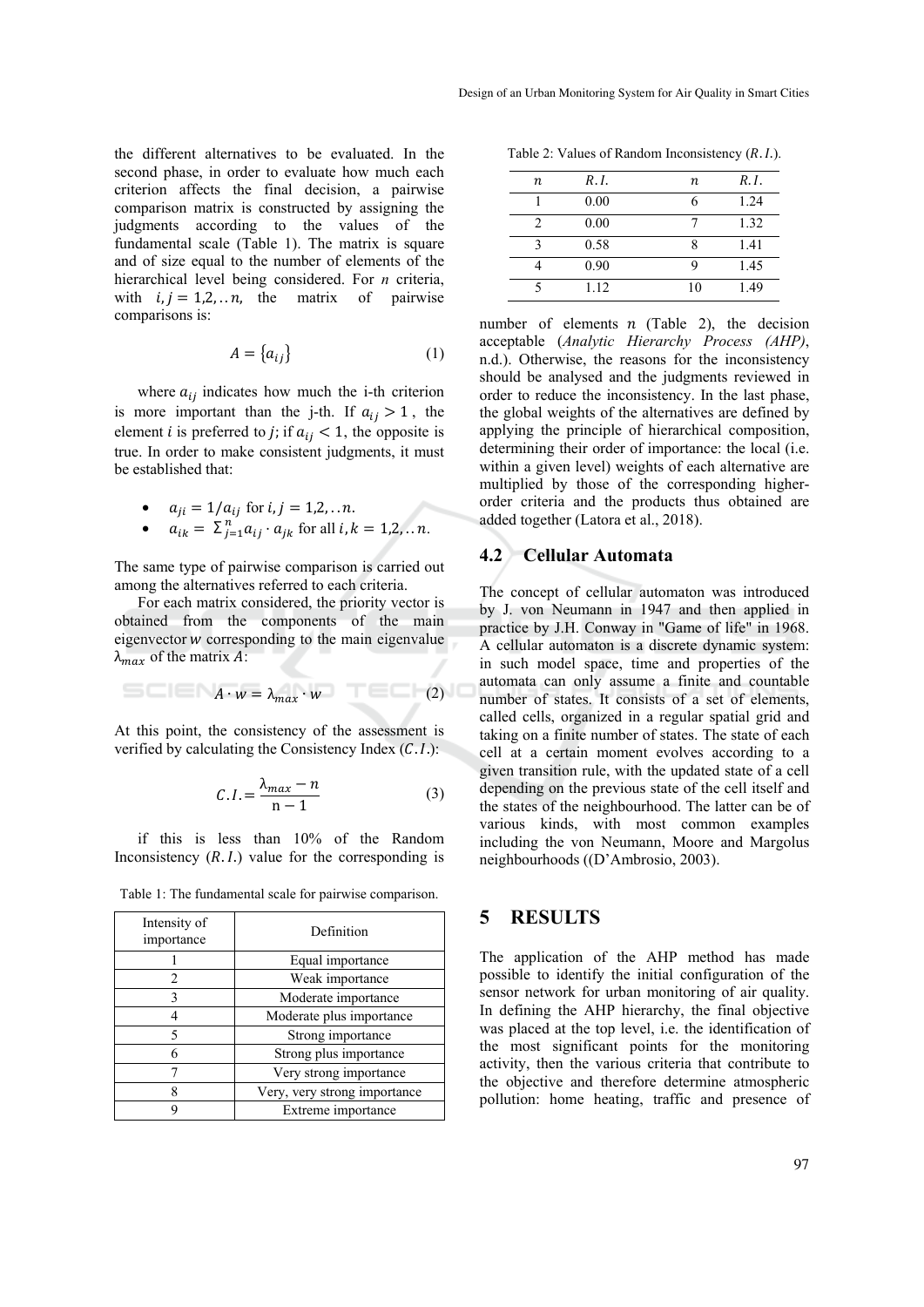industrial activities. Potential sensor positions were located at the lowest level of the hierarchy (Figure 2). For the case study, these are twelve and were chosen in barycentric points of each urban sector (A-L) identified by the three main roads axes and the roads of major importance that lead into them (Figure 3). Generally, the composition of the matrices, then the attribution of judgments, and the resulting final output are determined by a single individual or a group decision. In this case, a mixed approach was used: a participatory process, with the direct involvement of citizens through questionnaires, was used to determine the hierarchy of the criteria and a more objective method, with a single judgment, to evaluate the different sensor positioning alternatives.

In the distributed questionnaire it was asked to express which is believed to be the main source of atmospheric pollution among home heating, traffic and the presence of industrial activities. In addition, it was asked how much the indicated source of pollution was more decisive than the other two, expressing a value in the scale from 1 to 9. The anonymous questionnaires were distributed to a heterogeneous sample of citizens, inhabitants of the study area, of different ages and gender. 38 questionnaires were collected, mostly from people over the age of 60, 19 males and 19 females, who have been living in that area for more than 10 years and spend the whole day there. Of 38 questionnaire replies, 25 indicated industrial activities as the main source of pollution, 13 indicated traffic and 0 home heating. Given the values with which they expressed the importance of the main source of pollution compared to the other two, the geometric mean was calculated and approximated to the nearest integer number in order to compose the matrix of pairwise comparisons. In particular, it was obtained that the presence of industrial activities has a very, very strong importance (value 8) compared to home heating and strong importance (value 5) compared to traffic; instead, traffic has a very strong importance (value 7) compared to home heating. The same matrix is composed of the values 1 in the main diagonal, because it concerns the pairwise comparison of an element with itself, and of the reciprocal values of those already indicated, disallowing inconsistent judgments (Table 3). The eigenvector of the matrix was calculated and the weight of each criterion was found: 0.0544 for home heating, 0.2331 for traffic and 0.7125 for industrial activities. The Consistency Index  $(C.1)$  is equal to 0.12 and therefore higher than 10% of the Random Inconsistency  $(R, I)$  value for three elements. Being



Figure 2: AHP hierarchy for the selection of sensor positions for the case study.



Figure 3: Potential positions of the air quality monitoring sensors in the study area.

a value deriving from a group decision and having used the geometric mean, it was still considered acceptable, without going to review the judgments. In fact, in the case of group decisions, three conditions must be verified: symmetry, linear homogeneity and concordance: the use of the geometric mean allows to respect all three and also to have reciprocity and separability (*Analytic Hierarchy Process*, n.d.). The evaluation of the twelve alternatives for the home heating criterion was made on the basis of the population data in each sector, recorded in the Municipality database. A higher population corresponds to a higher use of home heating. Sector B has the highest number of inhabitants while sector L has the lowest one. The population of each sector was compared with that of the others and the pairwise comparisons were made objectively, assigning the values in the fundamental scale. Regarding the traffic criterion, the analysis was carried out considering how each sector is enclosed by very busy roads, therefore by the connecting axes with the nearby urban centres and by the highway. The values associated with each sector were compared in pairs and the matrix was again formed using the fundamental scale of the AHP. The evaluation of each of the twelve alternatives with regard to the criterion of the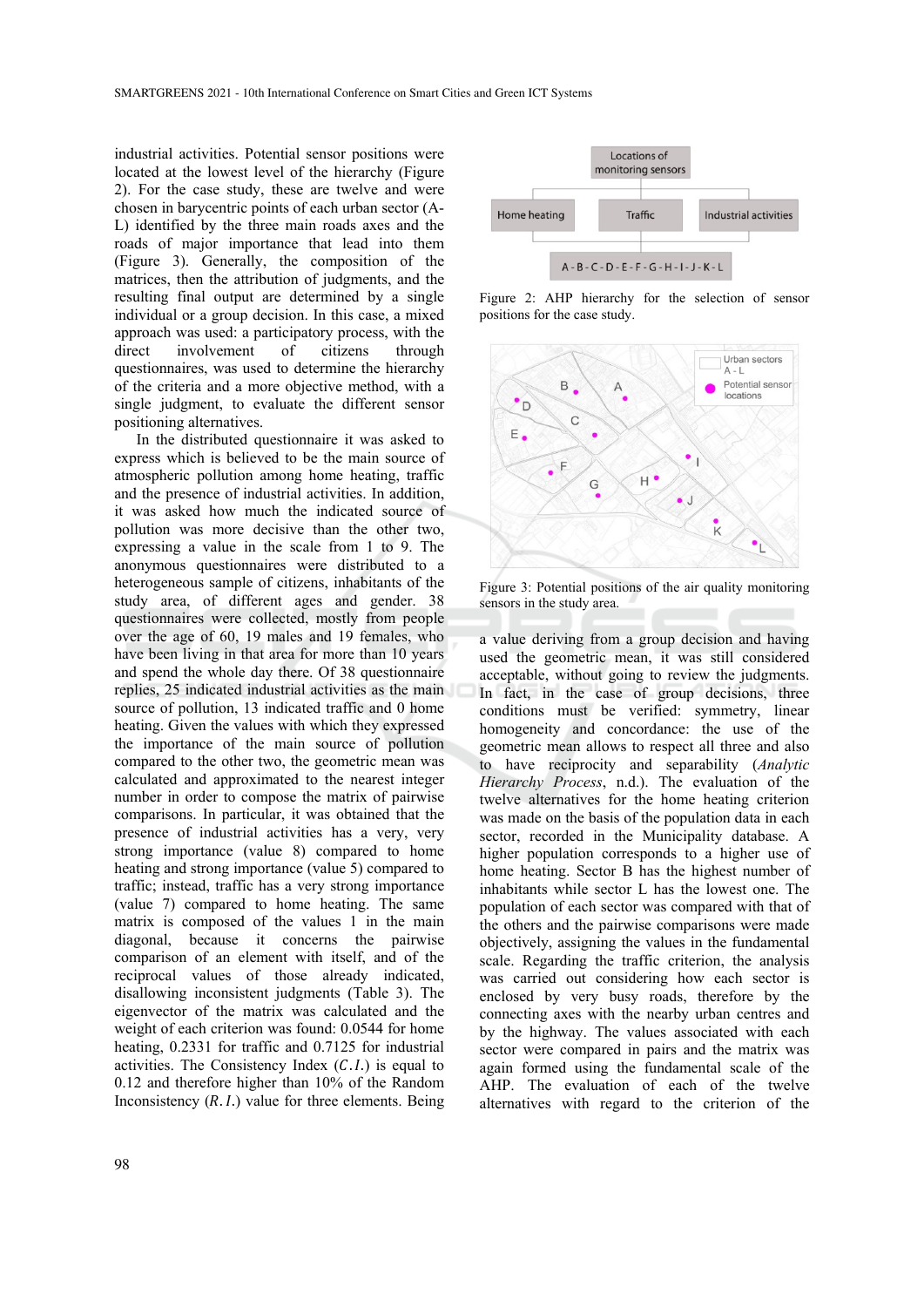|                       | Home<br>heating | Traffic | Industrial<br>activities |
|-----------------------|-----------------|---------|--------------------------|
| Home heating          |                 | 1/7     | 1/8                      |
| Traffic               |                 |         | 1/5                      |
| Industrial activities |                 |         |                          |

Table 3: Matrix of pairwise comparisons of the criteria.

presence of industrial activities was made considering the average distance of each sector from the foundry and the industrial area to the south-west of the town. Similarly to the two previous criteria, the values to include in the matrix were identified in a very objective way. The eigenvector of each matrix was calculated and the weights of each alternative relating to each criterion were obtained with the subsequent normalization. All the matrices were found to be consistent, having obtained in the order the following Consistency Indices  $(C, I)$ : 0.1071, 0.099 and 0.1028, all less than 10% of the Random Inconsistency  $(R, I)$  value.

Finally, the last step of the AHP method was carried out, namely the hierarchical recomposition, adding for each of the twelve alternatives the products of the local weights and the weights of the relative criteria (Table 4). The six alternatives to which correspond the highest global weights, that is, F, G, H, J, K and L, identify the initial configuration of the LoRaWAN network.

In this work, cellular automata are used to establish the final positions of the air quality monitoring sensors, optimizing the configuration obtained with the AHP method with the aim of maximizing the coverage of polluted areas. Firstly, the dimensions of the grid cells to superimpose on the study area were established. They were defined to be 200x200 m, thus obtaining an 11x8 grid. Twofold information was assigned to each cell: one variable takes into account the presence or absence of a sensor in the cell under scrutiny, and another one is related to the level of pollution. More in detail, the first variable was determined from the results of the AHP method, and the second derives from the answers of citizens to the questionnaires. This information forms the initial state of the cellular automaton (Figure 4). The transition rules guiding the system's dynamics are defined using Moore's neighbourhood, which is made of eight cells plus the starting one. At a given step during the system evolution, the configuration determines the set of positions of the sensors in the grid. At each iteration the sensor can move to one of the eight surrounding cells or remain in its current position.

Table 4: Results of AHP for the localization of monitoring sensors.

| Sector | Home     | Traffic  | Industrial | Global  |
|--------|----------|----------|------------|---------|
|        | heating  | (0.2331) | activities | weights |
|        | (0.0544) |          | (0.7125)   |         |
| A      | 0.171    | 0.0214   | 0.0141     | 0.0244  |
| B      | 0.3174   | 0.0149   | 0.0114     | 0.0288  |
| C      | 0.1315   | 0.0546   | 0.0434     | 0.0508  |
| D      | 0.0364   | 0.0434   | 0.0114     | 0.0202  |
| E      | 0.0251   | 0.0159   | 0.0411     | 0.0344  |
| F      | 0.08     | 0.0346   | 0.129      | 0.1043  |
| G      | 0.1034   | 0.2832   | 0.2008     | 0.2147  |
| H      | 0.0156   | 0.0271   | 0.1515     | 0.1151  |
| Ī      | 0.0482   | 0.0546   | 0.0674     | 0.0634  |
| J      | 0.0431   | 0.0689   | 0.2008     | 0.1614  |
| K      | 0.0156   | 0.1685   | 0.1017     | 0.1126  |
| L      | 0.0127   | 0.2128   | 0.0275     | 0.0698  |

The displacement of each sensor is determined stochastically according to the following procedure:

1) The coefficient  $k$  of polluted areas coverage is calculated for the current location of the sensor and for the other future possible positions, that is, the eight cells in its neighborhood. Given a certain cell, the  $k$  coefficient is defined as the weighted sum of polluted cells within the Moore neighborhood of the cell under consideration; the weights are chosen to decrease exponentially with the distance from the central cell in which the sensor is located. The matrix of weights is therefore the following:

$$
\begin{bmatrix} 0.24 & 0.37 & 0.24 \\ 0.37 & 1 & 0.37 \\ 0.24 & 0.37 & 0.24 \end{bmatrix}
$$
 (4)

2) A probability  $p_i$  is assigned to each possible displacement on the basis of the calculated coefficients:

$$
p_i = \frac{e^{k_i}}{\sum_i e^{k_i}}\tag{5}
$$

3) The future position of the sensor is determined by random extraction among the nine possibilities, according to the probabilities  $p_i$ .

The new sensor configuration of is then compared with the previous one in order to assess whether it determines a greater overall coverage of polluted areas. The overall coverage is computed as the sum of the  $k_i$  coefficients of all sensors, also adding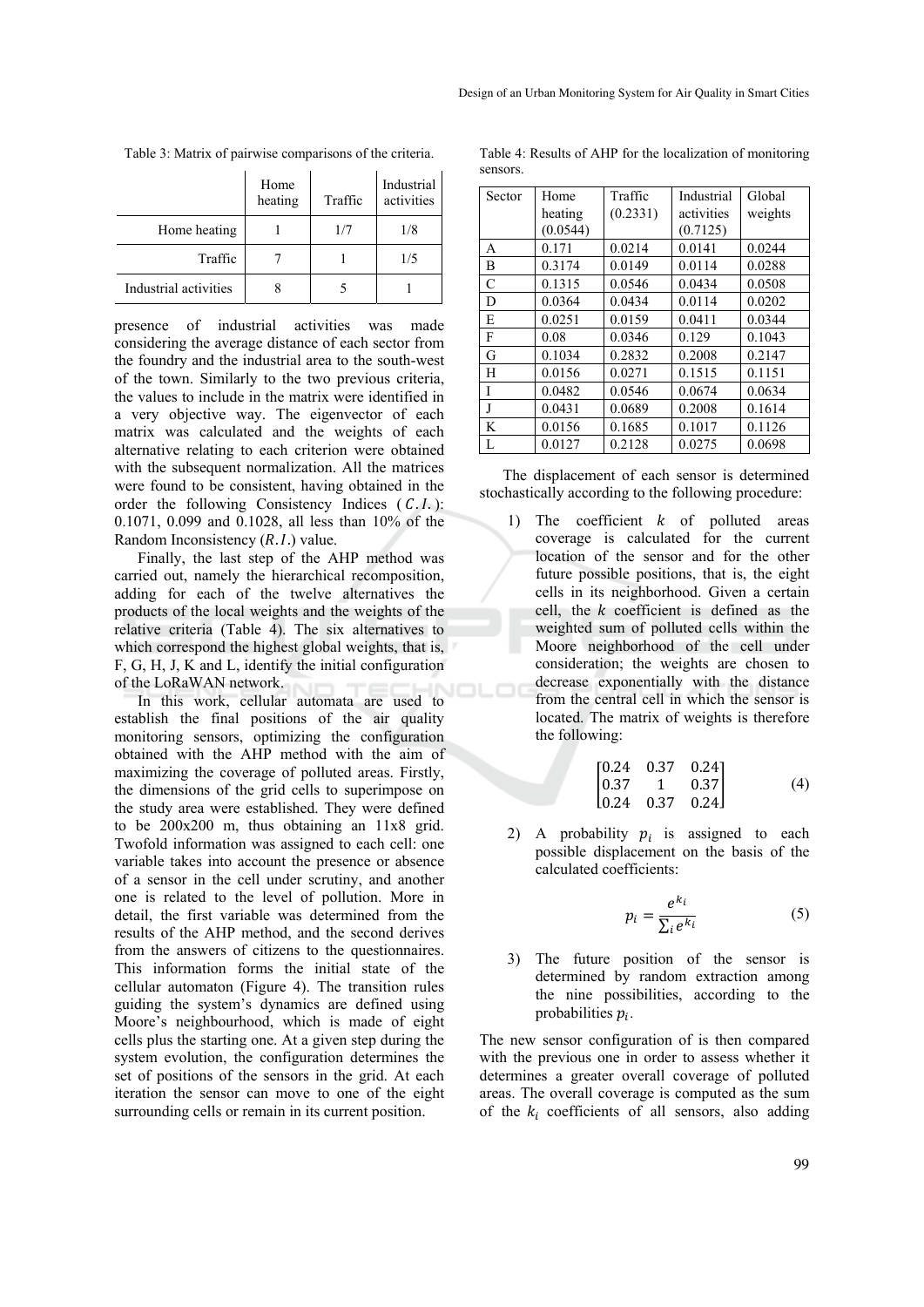negative penalties if pairs of sensors lie in adjacent cells or in the same cell. The new configuration is accepted if it results in an increase of global coverage, otherwise it is discarded and the system remains in the previous configuration. According to this rule, the positions of the sensors in the case study were changed compared to the initial state and the configuration shown in Figure 4 was determined, ensuring a wider coverage of the polluted area.

## **6 CONCLUSIONS**

This study focuses on the definition of a design method for an air quality urban monitoring system, useful for assessing pollution levels which derive from different sources. The method allows to identify the most significant positions for monitoring within the study area. Due to the nature of the problem, which required to evaluate different alternatives and to take into account more criteria, we applied the AHP multi-criteria decision-making technique. Citizens were involved in the decisionmaking through questionnaires, where they were asked to fill in the pairwise comparison matrix of the criteria. The group decision has identified the following scale of criteria: industrial activities (0.7125), traffic (0.2331) and home heating (0.0544). The twelve sensor position alternatives were evaluated with regard to the three criteria, in an objective way and with a single judgment, considering the specific features of each sector: number of inhabitants, exposure to very busy roads and average distance from industrial activities. The hierarchical recomposition produced the global weights and determined the order of preference of the alternatives. The first six sectors, namely sectors F, G, H, J, K and L, are the one where the six LoRaWAN sensors for urban monitoring of atmospheric particulate matter (PM10 and PM2.5) should be placed. However, in order to maximize global coverage of polluted areas, an optimization of the mentioned AHP configuration was carried out using a cellular automaton. After defining the grid and the type of neighbourhood, a procedure was devised, allowing the evolution of the state (presence/absence of sensor) of the cells based on a transition probability determined as a function of coverage coefficients  $k$  of the cells in the neighbourhood. Using this model, the positions of the sensors that had been found with the AHP method were corrected to achieve greater coverage of the polluted area, thus establishing the final configuration of the network.



Figure 4: Evolution of sensor positions from the initial state (a) to the final configuration (b) through the cellular automaton.

The future development of this work will deal with a more refined optimization of the sensors positioning, considering levels of pollution determined not only by the replies to the questionnaires but also by the data actually detected by the sensors and, importantly, the epidemiological data regarding respiratory and cardiovascular diseases associated with long-term exposure to high levels of pollution. Therefore, when the sensors will be installed in the final configuration determined in the present study, and when a significant amount of measurements of pollutants detected by those sensors will have been collected, the cellular automaton will be run again. It is important to stress that the method to define an urban air quality monitoring system proposed in this study lends itself to be implemented in other smart cities, with variable numbers of sensors and the possibility of taking into account more pollutants.

### **ACKNOWLEDGEMENTS**

The authors would like to thank the Municipality of Assisi for their collaboration. The study presented in this paper is part of the PLANET project financed to Idea-re S.r.l. by Regione Veneto (IT) POR FESR 2014-2020 Asse I Azione 1.1.1.

## **REFERENCES**

- *Ambient (outdoor) air pollution*. (2018, May 2). World Health Organization. https://www.who.int/news-room/ fact-sheets/detail/ambient-(outdoor)-air-quality-andhealth
- *Analytic Hierarchy Process*. (n.d.). Università degli Studi di Napoli. Retrieved September 15, 2020, from https://www.docenti.unina.it/webdocenti-be/allegati/ materiale-didattico/557402
- *Analytic Hierarchy Process (AHP)*. (n.d.). Università Ca' Foscari Venezia. Retrieved September 15, 2020, from http://virgo.unive.it/paolop/papers/appunti\_ahp.pdf